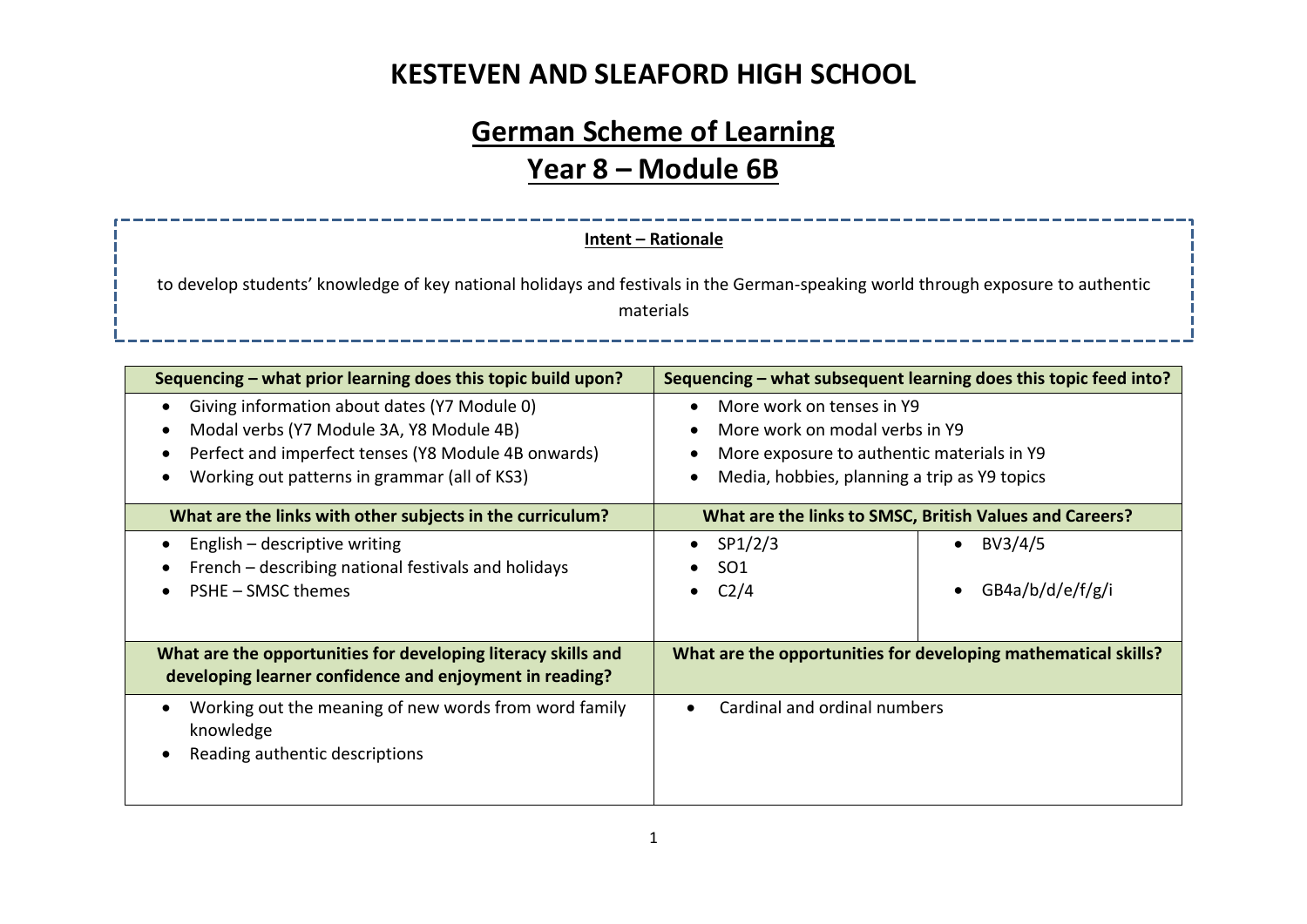#### **Intent – Concepts**

| What knowledge will students gain and what skills will they develop as a consequence of this topic? |                                                                             |  |  |  |  |
|-----------------------------------------------------------------------------------------------------|-----------------------------------------------------------------------------|--|--|--|--|
| <b>Know</b>                                                                                         |                                                                             |  |  |  |  |
| how to make an ordinal number from a cardinal number                                                |                                                                             |  |  |  |  |
| how to use a modal verb in the present tense                                                        |                                                                             |  |  |  |  |
| how to use the imperfect tense of the verb sein to give opinions in the past                        |                                                                             |  |  |  |  |
| <b>Apply</b>                                                                                        |                                                                             |  |  |  |  |
| knowledge about regular and irregular verbs in the perfect tense to new vocabulary                  |                                                                             |  |  |  |  |
| knowledge about grammar to identify patterns                                                        |                                                                             |  |  |  |  |
| knowledge of interrogative adjectives to give appropriate answers                                   |                                                                             |  |  |  |  |
| <b>Extend</b>                                                                                       |                                                                             |  |  |  |  |
| listening skills to be able to answer more complex questions                                        |                                                                             |  |  |  |  |
| knowledge of German-speaking culture to include national holidays and festivals                     |                                                                             |  |  |  |  |
| speaking skills to include accurate pronunciation of umlauted vowels                                |                                                                             |  |  |  |  |
| What subject specific language will be used and developed in this topic?                            | What opportunities are available for assessing the progress<br>of students? |  |  |  |  |
|                                                                                                     |                                                                             |  |  |  |  |
| Cardinal / Ordinal number<br>$\bullet$                                                              | Spoken answers to questions about holidays and                              |  |  |  |  |
| Interrogative adjective                                                                             | festivals                                                                   |  |  |  |  |
| Modal verb                                                                                          | Spoken interview with a partner planning a party                            |  |  |  |  |
| Umlaut                                                                                              | Spoken dialogue with a partner about invitations and                        |  |  |  |  |
| Perfect and imperfect tense                                                                         | acceptance / excuses                                                        |  |  |  |  |
|                                                                                                     | Answers to listening and reading tasks                                      |  |  |  |  |
|                                                                                                     | Answers to grammar exercises                                                |  |  |  |  |
|                                                                                                     | Translation into English / German                                           |  |  |  |  |
|                                                                                                     | Practice photocard description                                              |  |  |  |  |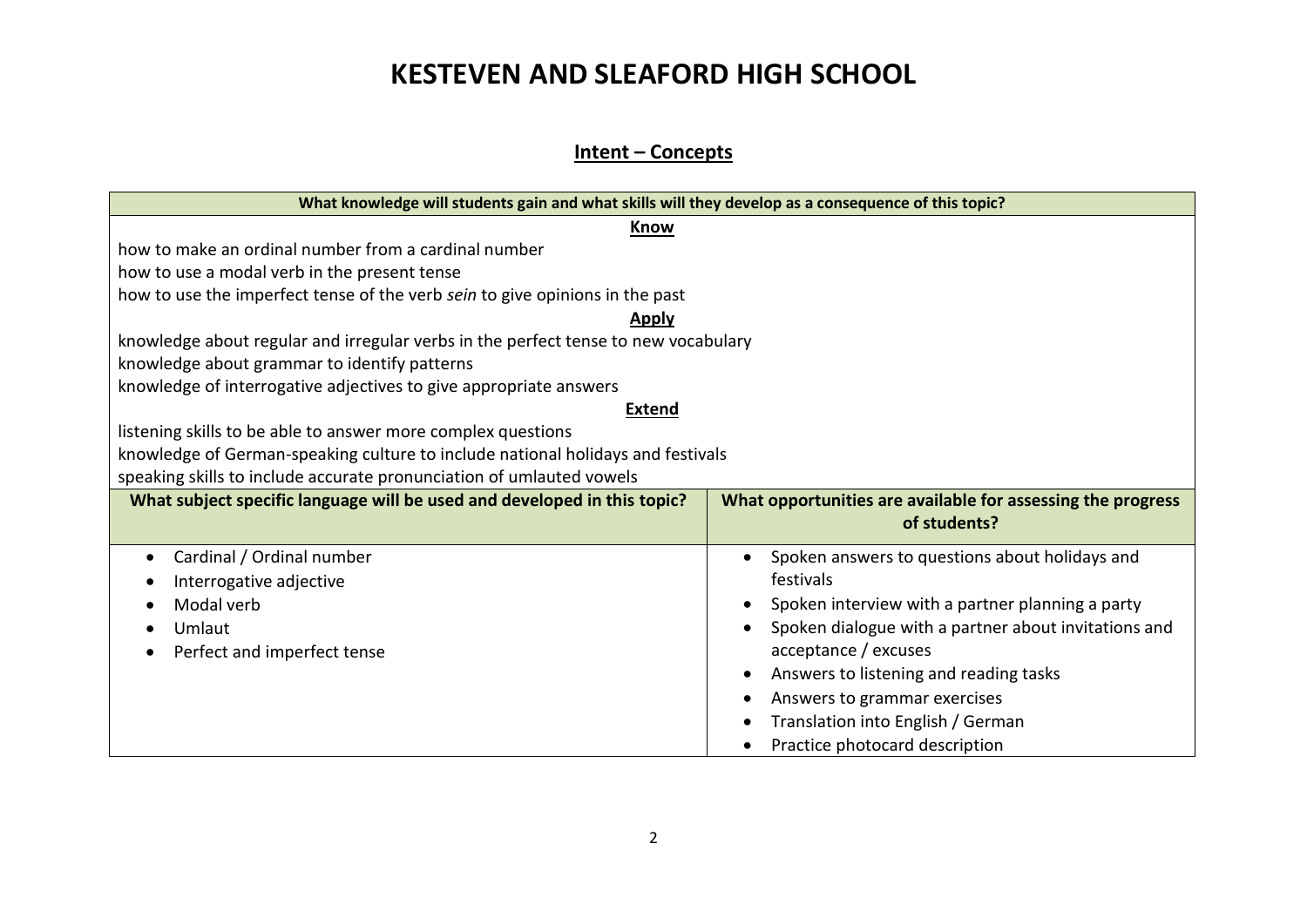| <b>Lesson title</b> | <b>Learning challenge</b>       | <b>Higher level challenge</b>  | <b>Suggested activities and resources</b> |
|---------------------|---------------------------------|--------------------------------|-------------------------------------------|
| Feiertage und Feste | Giving opinions on different    | <b>Building more complex</b>   |                                           |
|                     | national holidays and festivals | answers to questions           |                                           |
|                     |                                 | containing interrogative       |                                           |
|                     |                                 | adjectives                     |                                           |
|                     |                                 |                                |                                           |
|                     |                                 |                                |                                           |
|                     |                                 |                                |                                           |
|                     |                                 |                                |                                           |
|                     |                                 |                                |                                           |
|                     |                                 |                                |                                           |
|                     |                                 |                                |                                           |
|                     |                                 |                                |                                           |
|                     |                                 |                                |                                           |
|                     |                                 |                                |                                           |
|                     |                                 |                                |                                           |
|                     |                                 |                                |                                           |
| Party machen        | Planning a party logically      | Using a variety of modal verbs |                                           |
|                     |                                 | with different subject         |                                           |
|                     |                                 | pronouns                       |                                           |
|                     |                                 |                                |                                           |
|                     |                                 |                                |                                           |
|                     |                                 |                                |                                           |
|                     |                                 |                                |                                           |
|                     |                                 |                                |                                           |
|                     |                                 |                                |                                           |
|                     |                                 |                                |                                           |
| Nichts als Ausreden | Using modal verbs to give       | Adapting a text to create my   |                                           |
|                     | acceptance or an excuse to an   | own dialogue                   |                                           |
|                     | invitation                      |                                |                                           |